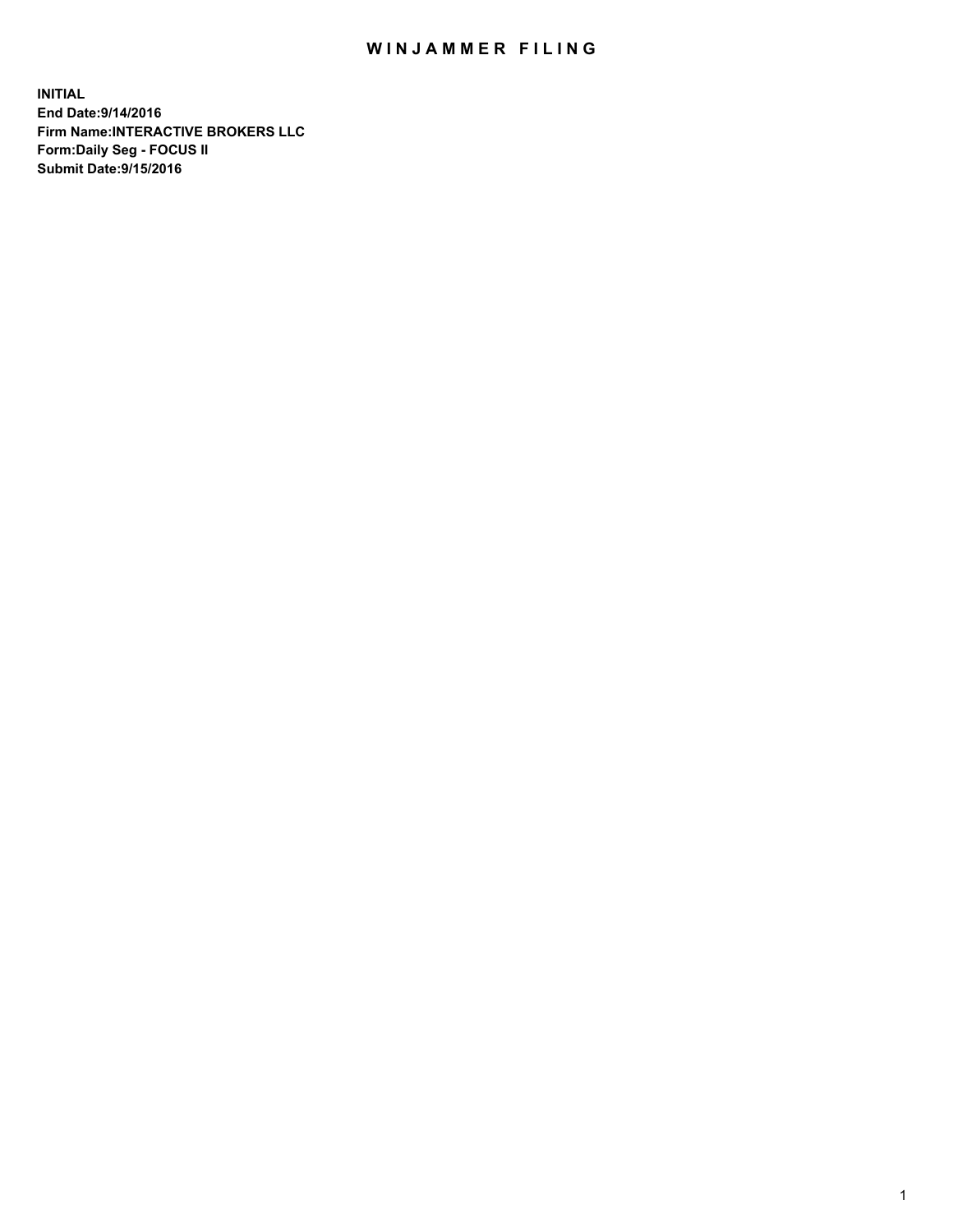## **INITIAL End Date:9/14/2016 Firm Name:INTERACTIVE BROKERS LLC Form:Daily Seg - FOCUS II Submit Date:9/15/2016 Daily Segregation - Cover Page**

| Name of Company<br><b>Contact Name</b><br><b>Contact Phone Number</b><br><b>Contact Email Address</b>                                                                                                                                                                                                                          | <b>INTERACTIVE BROKERS LLC</b><br><b>James Menicucci</b><br>203-618-8085<br>jmenicucci@interactivebrokers.c<br>om |
|--------------------------------------------------------------------------------------------------------------------------------------------------------------------------------------------------------------------------------------------------------------------------------------------------------------------------------|-------------------------------------------------------------------------------------------------------------------|
| FCM's Customer Segregated Funds Residual Interest Target (choose one):<br>a. Minimum dollar amount: ; or<br>b. Minimum percentage of customer segregated funds required:% ; or<br>c. Dollar amount range between: and; or<br>d. Percentage range of customer segregated funds required between: % and %.                       | $\overline{\mathbf{0}}$<br>0<br>155,000,000 245,000,000<br>00                                                     |
| FCM's Customer Secured Amount Funds Residual Interest Target (choose one):<br>a. Minimum dollar amount: ; or<br>b. Minimum percentage of customer secured funds required:%; or<br>c. Dollar amount range between: and; or<br>d. Percentage range of customer secured funds required between: % and %.                          | $\overline{\mathbf{0}}$<br>0<br>80,000,000 120,000,000<br>00                                                      |
| FCM's Cleared Swaps Customer Collateral Residual Interest Target (choose one):<br>a. Minimum dollar amount: ; or<br>b. Minimum percentage of cleared swaps customer collateral required:% ; or<br>c. Dollar amount range between: and; or<br>d. Percentage range of cleared swaps customer collateral required between:% and%. | $\overline{\mathbf{0}}$<br>$\overline{\mathbf{0}}$<br>00<br>0 <sub>0</sub>                                        |

Attach supporting documents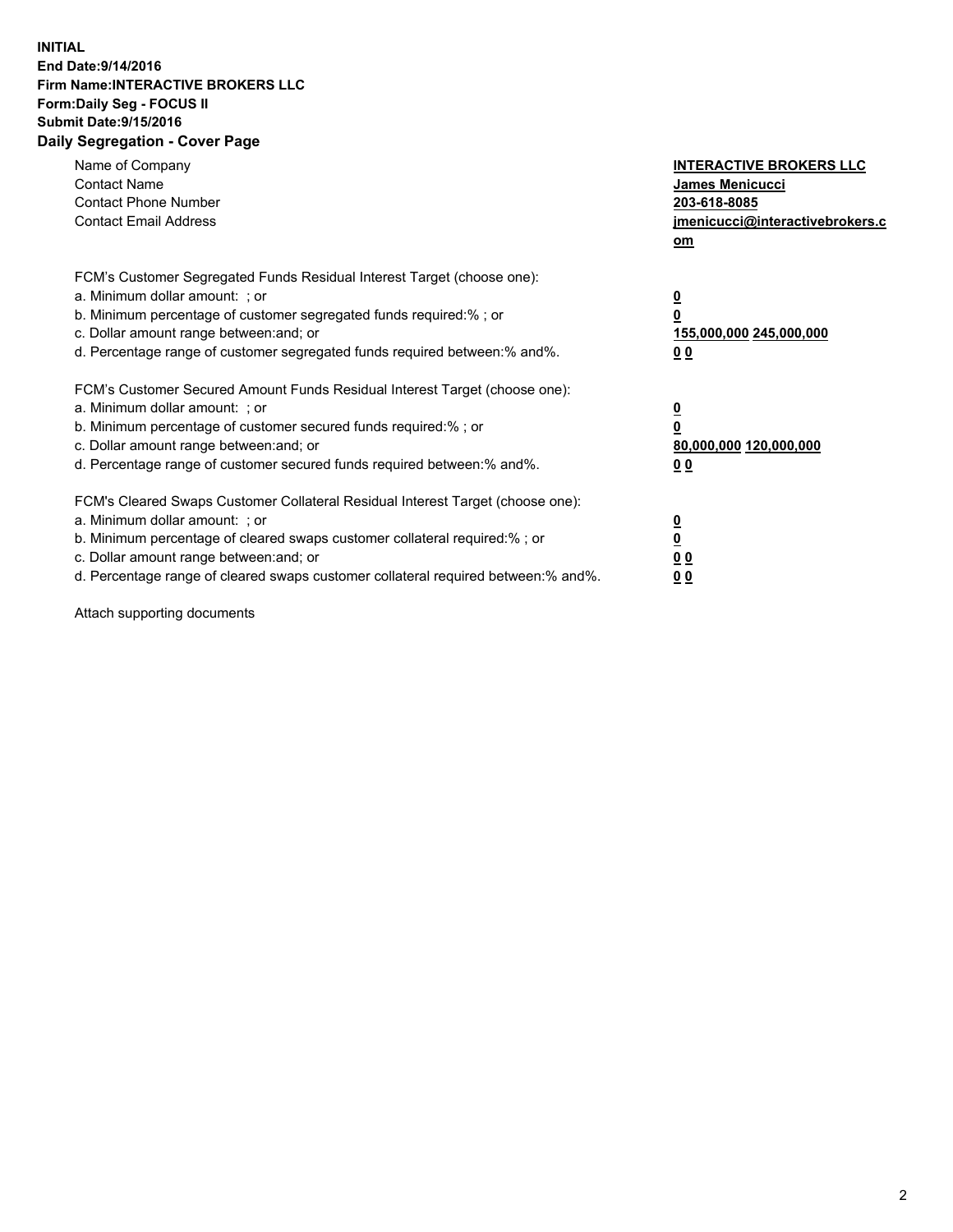## **INITIAL End Date:9/14/2016 Firm Name:INTERACTIVE BROKERS LLC Form:Daily Seg - FOCUS II Submit Date:9/15/2016 Daily Segregation - Secured Amounts**

|     | Daily Jegregation - Jeculed Aniounts                                                                       |                                  |
|-----|------------------------------------------------------------------------------------------------------------|----------------------------------|
|     | Foreign Futures and Foreign Options Secured Amounts                                                        |                                  |
|     | Amount required to be set aside pursuant to law, rule or regulation of a foreign                           | $0$ [7305]                       |
|     | government or a rule of a self-regulatory organization authorized thereunder                               |                                  |
| 1.  | Net ledger balance - Foreign Futures and Foreign Option Trading - All Customers                            |                                  |
|     | A. Cash                                                                                                    | 365,321,733 [7315]               |
|     | B. Securities (at market)                                                                                  | $0$ [7317]                       |
| 2.  | Net unrealized profit (loss) in open futures contracts traded on a foreign board of trade                  | 5,596,960 [7325]                 |
| 3.  | Exchange traded options                                                                                    |                                  |
|     | a. Market value of open option contracts purchased on a foreign board of trade                             | 574,695 [7335]                   |
|     | b. Market value of open contracts granted (sold) on a foreign board of trade                               | -93,832 [7337]                   |
| 4.  | Net equity (deficit) (add lines 1.2. and 3.)                                                               | 371,399,556 [7345]               |
| 5.  | Account liquidating to a deficit and account with a debit balances - gross amount                          | 118,135 [7351]                   |
|     | Less: amount offset by customer owned securities                                                           | 0 [7352] 118,135 [7354]          |
| 6.  | Amount required to be set aside as the secured amount - Net Liquidating Equity                             | 371,517,691 [7355]               |
|     | Method (add lines 4 and 5)                                                                                 |                                  |
| 7.  | Greater of amount required to be set aside pursuant to foreign jurisdiction (above) or line                | 371,517,691 [7360]               |
|     | 6.                                                                                                         |                                  |
|     | FUNDS DEPOSITED IN SEPARATE REGULATION 30.7 ACCOUNTS                                                       |                                  |
| 1.  | Cash in banks                                                                                              |                                  |
|     | A. Banks located in the United States                                                                      | $0$ [7500]                       |
|     | B. Other banks qualified under Regulation 30.7                                                             | 0 [7520] 0 [7530]                |
| 2.  | Securities                                                                                                 |                                  |
|     | A. In safekeeping with banks located in the United States                                                  | 418,710,100 [7540]               |
|     | B. In safekeeping with other banks qualified under Regulation 30.7                                         | 0 [7560] 418,710,100 [7570]      |
| 3.  | Equities with registered futures commission merchants                                                      |                                  |
|     | A. Cash                                                                                                    | $0$ [7580]                       |
|     | <b>B.</b> Securities                                                                                       | $0$ [7590]                       |
|     | C. Unrealized gain (loss) on open futures contracts                                                        | $0$ [7600]                       |
|     | D. Value of long option contracts                                                                          | $0$ [7610]                       |
|     | E. Value of short option contracts                                                                         | 0 [7615] 0 [7620]                |
| 4.  | Amounts held by clearing organizations of foreign boards of trade                                          |                                  |
|     | A. Cash                                                                                                    | $0$ [7640]                       |
|     | <b>B.</b> Securities                                                                                       | $0$ [7650]                       |
|     | C. Amount due to (from) clearing organization - daily variation                                            | $0$ [7660]                       |
|     | D. Value of long option contracts                                                                          | $0$ [7670]                       |
|     | E. Value of short option contracts                                                                         | 0 [7675] 0 [7680]                |
| 5.  | Amounts held by members of foreign boards of trade                                                         |                                  |
|     | A. Cash                                                                                                    | 64,414,396 [7700]                |
|     | <b>B.</b> Securities                                                                                       | $0$ [7710]                       |
|     | C. Unrealized gain (loss) on open futures contracts                                                        | 11,223,013 [7720]                |
|     | D. Value of long option contracts                                                                          | 574,690 [7730]                   |
|     | E. Value of short option contracts                                                                         | -93,832 [7735] 76,118,267 [7740] |
| 6.  | Amounts with other depositories designated by a foreign board of trade                                     | 0 [7760]                         |
| 7.  | Segregated funds on hand                                                                                   | $0$ [7765]                       |
| 8.  | Total funds in separate section 30.7 accounts                                                              | 494,828,367 [7770]               |
| 9.  | Excess (deficiency) Set Aside for Secured Amount (subtract line 7 Secured Statement<br>Page 1 from Line 8) | 123,310,676 [7380]               |
| 10. | Management Target Amount for Excess funds in separate section 30.7 accounts                                | 80,000,000 [7780]                |
| 11. | Excess (deficiency) funds in separate 30.7 accounts over (under) Management Target                         | 43,310,676 [7785]                |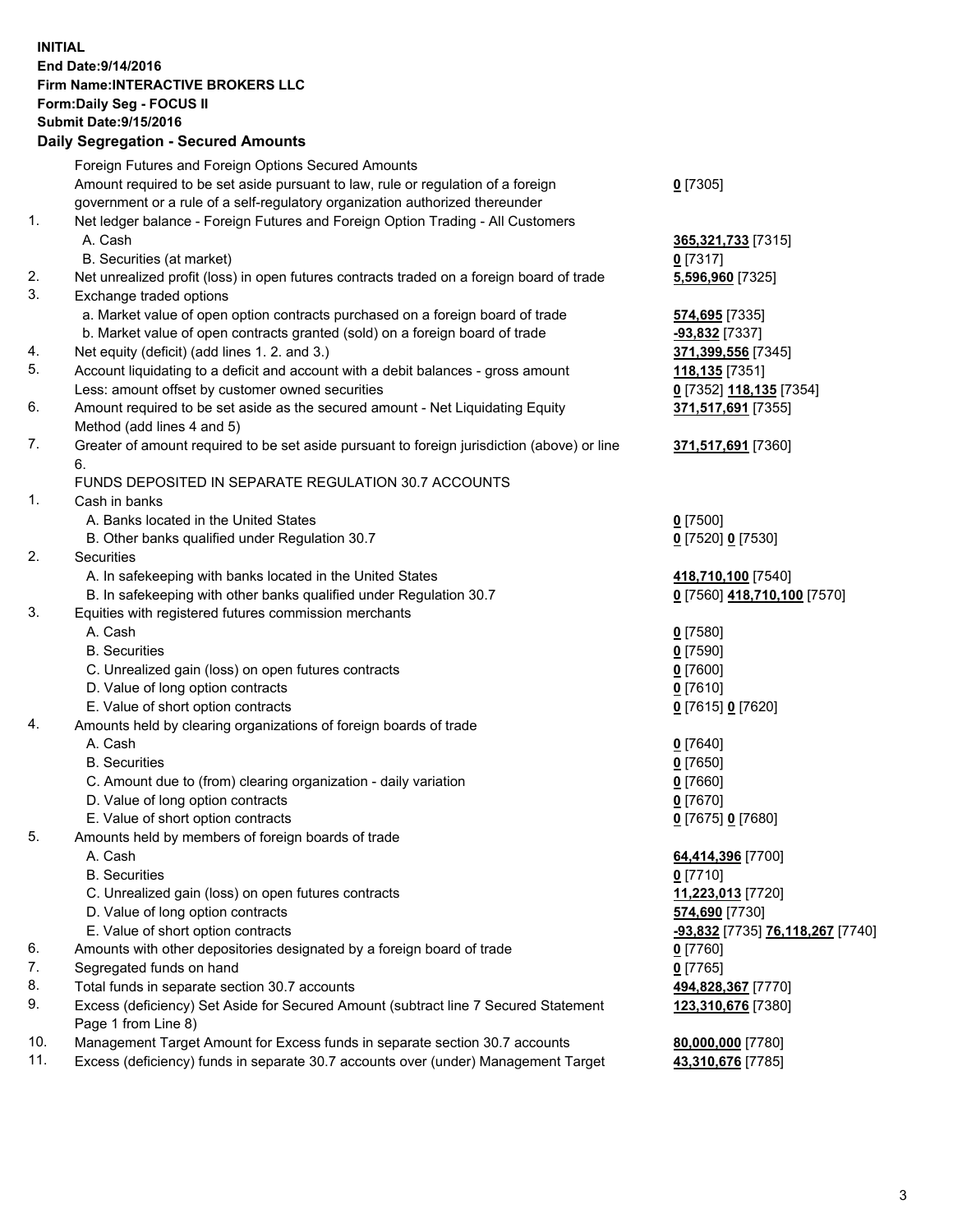**INITIAL End Date:9/14/2016 Firm Name:INTERACTIVE BROKERS LLC Form:Daily Seg - FOCUS II Submit Date:9/15/2016 Daily Segregation - Segregation Statement** SEGREGATION REQUIREMENTS(Section 4d(2) of the CEAct) 1. Net ledger balance A. Cash **3,040,098,433** [7010] B. Securities (at market) **0** [7020] 2. Net unrealized profit (loss) in open futures contracts traded on a contract market **13,108,572** [7030] 3. Exchange traded options A. Add market value of open option contracts purchased on a contract market **173,063,510** [7032] B. Deduct market value of open option contracts granted (sold) on a contract market **-248,281,506** [7033] 4. Net equity (deficit) (add lines 1, 2 and 3) **2,977,989,009** [7040] 5. Accounts liquidating to a deficit and accounts with debit balances - gross amount **46,867** [7045] Less: amount offset by customer securities **0** [7047] **46,867** [7050] 6. Amount required to be segregated (add lines 4 and 5) **2,978,035,876** [7060] FUNDS IN SEGREGATED ACCOUNTS 7. Deposited in segregated funds bank accounts A. Cash **93,150,925** [7070] B. Securities representing investments of customers' funds (at market) **2,021,868,420** [7080] C. Securities held for particular customers or option customers in lieu of cash (at market) **0** [7090] 8. Margins on deposit with derivatives clearing organizations of contract markets A. Cash **30,371,277** [7100] B. Securities representing investments of customers' funds (at market) **1,114,364,029** [7110] C. Securities held for particular customers or option customers in lieu of cash (at market) **0** [7120] 9. Net settlement from (to) derivatives clearing organizations of contract markets **21,113,179** [7130] 10. Exchange traded options A. Value of open long option contracts **173,232,919** [7132] B. Value of open short option contracts **-248,449,737** [7133] 11. Net equities with other FCMs A. Net liquidating equity **0** [7140] B. Securities representing investments of customers' funds (at market) **0** [7160] C. Securities held for particular customers or option customers in lieu of cash (at market) **0** [7170] 12. Segregated funds on hand **0** [7150] 13. Total amount in segregation (add lines 7 through 12) **3,205,651,012** [7180] 14. Excess (deficiency) funds in segregation (subtract line 6 from line 13) **227,615,136** [7190] 15. Management Target Amount for Excess funds in segregation **155,000,000** [7194] **72,615,136** [7198]

16. Excess (deficiency) funds in segregation over (under) Management Target Amount Excess